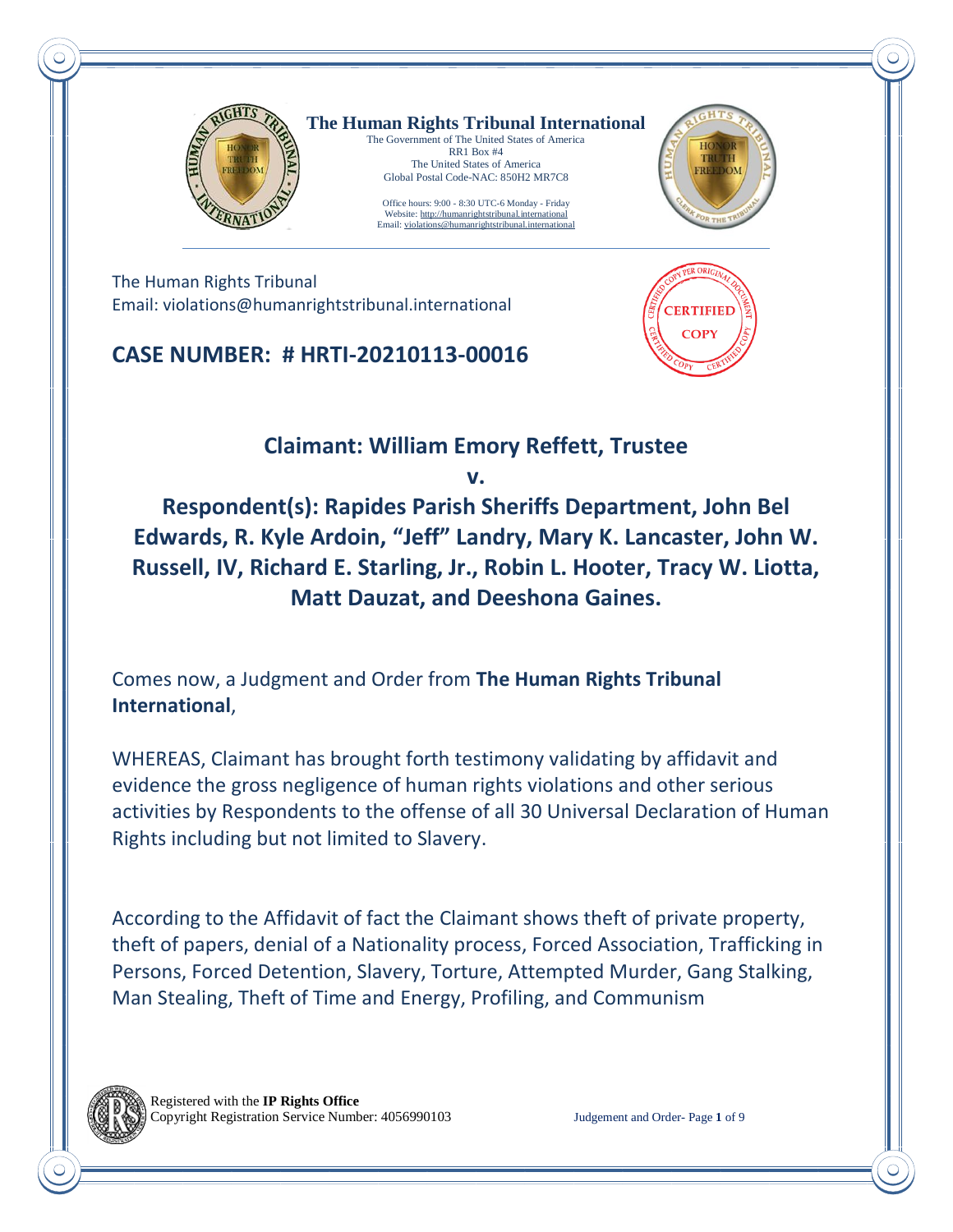# JUDGEMENT and ORDERS

At the time of Human Rights Tribunal Hearing the Respondents chose not to appear before this Court or send representation on their behalf and which gave this Court no other option but to award a Default judgement to the Claimant based upon proper evidence, affidavits of fact and a True Bill of Indictment from The Great Jury for the American National Union of The United States of America.

At the time of this Hearing due to involvement of the Governor's Office down to the Parish (County level) of the STATE OF LOUISIANA and other municipal corporations contracted with the task of offering law and order to the community and such agencies are in contempt of this Tribunal's previous Judgement and Order signed and in affect for more than a year previous to this date and time.

This tribunal finds plenty of evidence to satisfy the claims of the Claimant against Respondents in his pursuit of Relief and Remedy.

This Tribunal also finds inconsistencies starting with the use of color of law codes and statutes absent the judicial and legislative authority due to incomplete oaths for alleged offices held, which means these personnel are acting outside of their purview and under their own/individual personal liability. Which in this light makes them act alone aside of any office or insurance for said office(s).

The Claimant has been subjected to a long list of injuries that stem from an initial encounter where the Claimant who is a documented civilian was treated as a belligerent military combatant. The Claimant stated this status of declared resident of The United States of America (American National status) many times and showed probable cause for all to investigate. The Claimant was not heard and was assaulted and forced to agree to be processed by color of law under duress, coercion, "defendant" threats by opposing party, torture, bodily injury, man stealing, theft of private property, theft of person, theft of time and energy, barratry, fraud upon the person, forced detention, trafficking in persons, slavery, denial of nationality, attempted murder, gang stalking, witness tampering, and forced association.

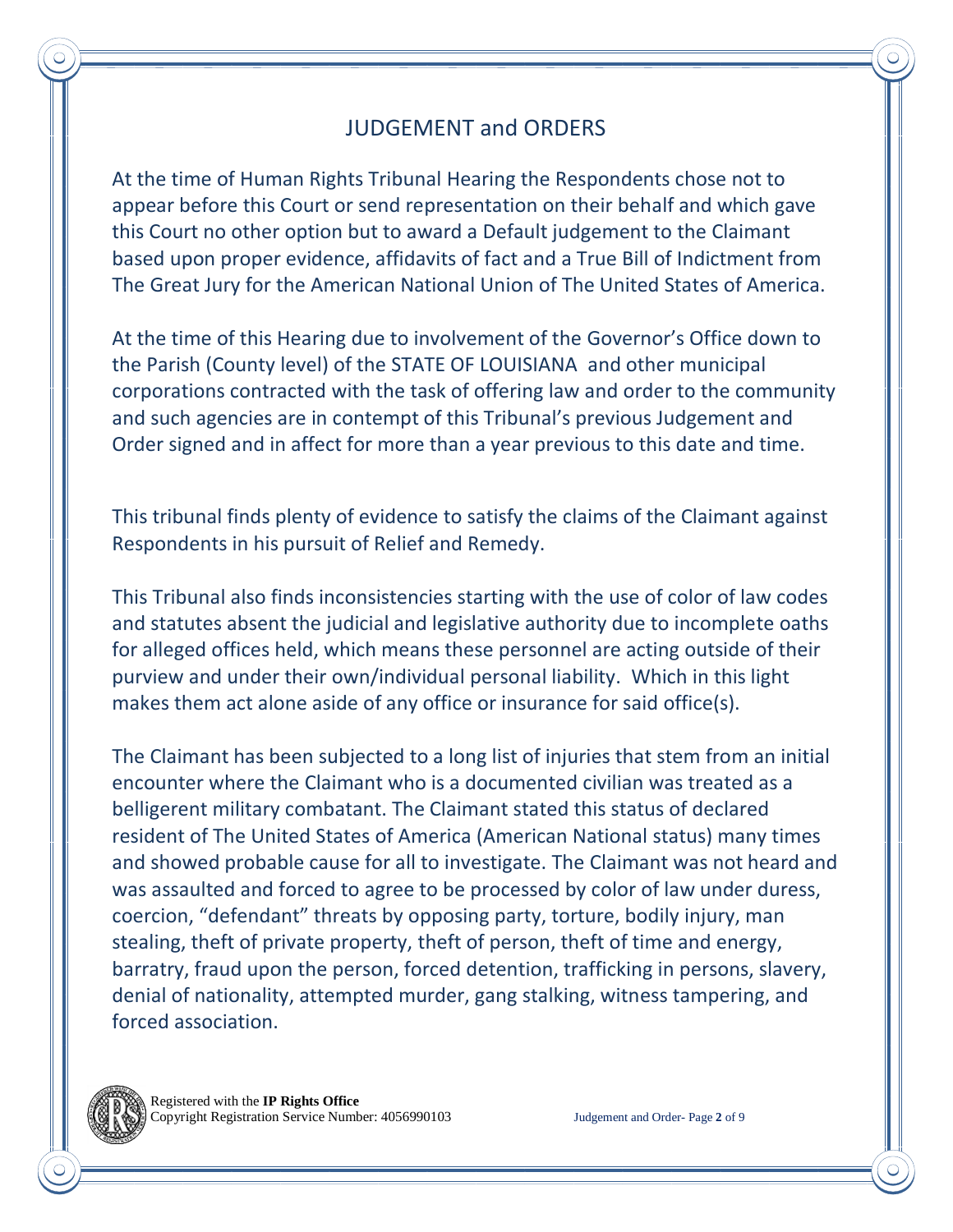The Respondents have already failed to pay for damages assessed by this Human Rights Tribunal's Judgment and order that was recorded to the United States through miscellaneous filing of a foreign judgement and stand in dishonor and default of the first Judgement and Order and assessment for damages. Respondents never appeared before this Tribunal nor sent counsel before this Human Rights Tribunal and have been found in Default of their affairs by dishonor. Therefore, this Tribunal awards a default judgement in HRTI Case # HRTI-9C69-D37G-HU86-P3L2-18E1T500N280E59R to the Claimant on his requests and then some additional notes.

According to the witness of several affidavits, one assisting prosecutor of the facts, a True Bill from The American National Union's Great Jury and testimony in person of the trustee for William Emory Reffett coupled with the fact that none of the Respondents appeared before this Court, after receiving proper service of process notice with confirmations, and has led this Court to issue the following restatement of the facts unrefuted by Respondents.

Governor for the STATE OF LOUISIANA is found in contempt of this Tribunal's Judgement and Order HRTI-9C69-D37G-HU86-P3L2-18E1T500N280E59R from Day 262nd in the Year of Yahweh 6021(translated date December  $6<sup>th</sup>$ , 2019). Further guilty by act of sending a witness tampering task force to Claimant's location to spy, conduct research, and threaten Claimant in his claims previous to this Tribunal's date of hearing all the while declaring their knowledge of this future Tribunal date and time. Service of process acknowledged by the Governor's Office for the STATE OF LOUISIANA and all supporting staff and personnel involved in this matter. A private militarized force acting undercover and by surprise was used to ascertain details from Claimant and to bring a threat with weapons and badges in an unmarked car out of uniform. All of this was forces upon an American National candidate whom is already foreign due to declaration and notice of process of changing nationalities as they forced association is further damaging to the Governor's honor and shows that he runs his Office completely outside of the Governor's Office purview. Law and order is formulated in a reasonable Human Rights Tribunal and not forced association by private pigeon holed meetings with weapons and badges. The actions are further showing the attempt to hide and scuttle a matter to prevent it from moving forward.

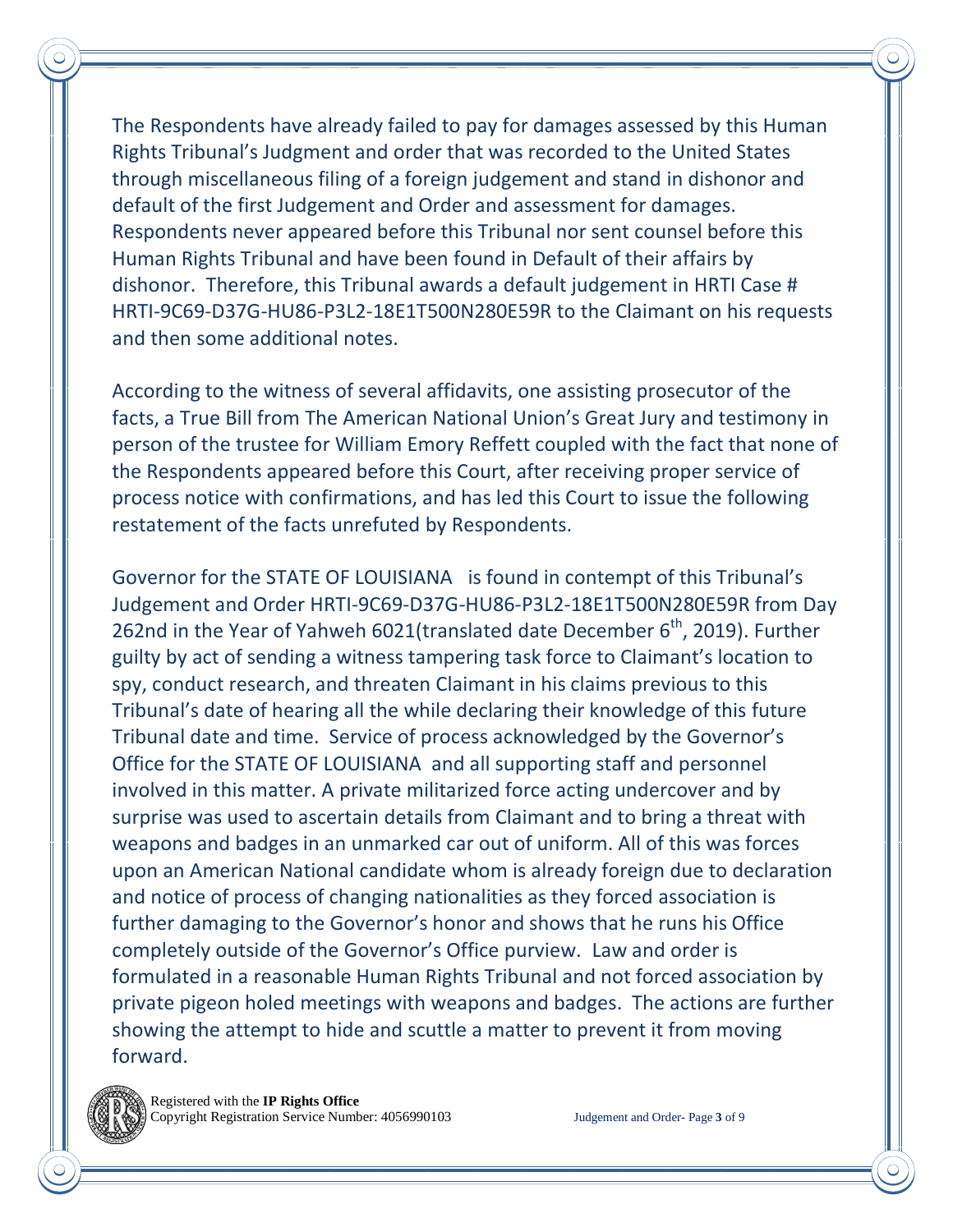We find the Governor's Office in violation of more than the potential for a war crime for his lack of judgement and abuse of Office. The Governor once notified of Human Rights violations committed by his chain of command should have put an end to all forced association with the Claimant which is still ongoing. This Human Rights Tribunal assesses the Judgement of Twenty-two Million Five Hundred Thousand shall be placed against that Office of The Governor for the STATE OF LOUISIANA . Further publishing of these details to credit bureaus and Newspapers shall ensue with the publishing of this Judgement and Order.

Further, information brought forth in the discovery of the Oath for that Governor's Office shows that the proper Oath was never administered nor signed for to assume that Office and this Tribunal finds John Bel Edwards personally liable for all of this activity and holds harmless the people and inhabitants of the State Of Louisiana.

We also find the full knowledge of the Governor's offenses were presided over and procured by the Attorney General's Office for the STATE OF LOUISIANA, "Jeff" Landry, and the Assistant Attorney General, Mary Kay Lancaster, for the same Office. Both setup a private meeting with the Trustee for William Emory Reffett and attempted to offer "time served" as a means of covering up their false actions and bond creation's liability in front of a judge, Richard E. Starling, Jr., privately in chambers to intimidate further this Claimant. Both Attorney General and Assistant Attorney General for the STATE OF LOUISIANA are in obvious collusion with the Governor's Office and the Judge for the City of Alexandria plus the fact that their Oath's to their Offices are also insufficient therefore they also bare the same Judgement and Order of Twenty-two Million Five Hundred Thousand each personally for their actions to stifle true justice in their false execution of duty. As this action of "private chambers" "risk management assessment by Judge Richard E. Starling, Jr., as he was operating outside of his Office's purview to tamper with a (foreign national declared in process with evidence) "defendant" in a forced association action and against the rights of a person attempting to move his person to a foreign national status therefore denying his rights to a Nationality of choice (Self-determination) and not acknowledging his actions in process thererof.

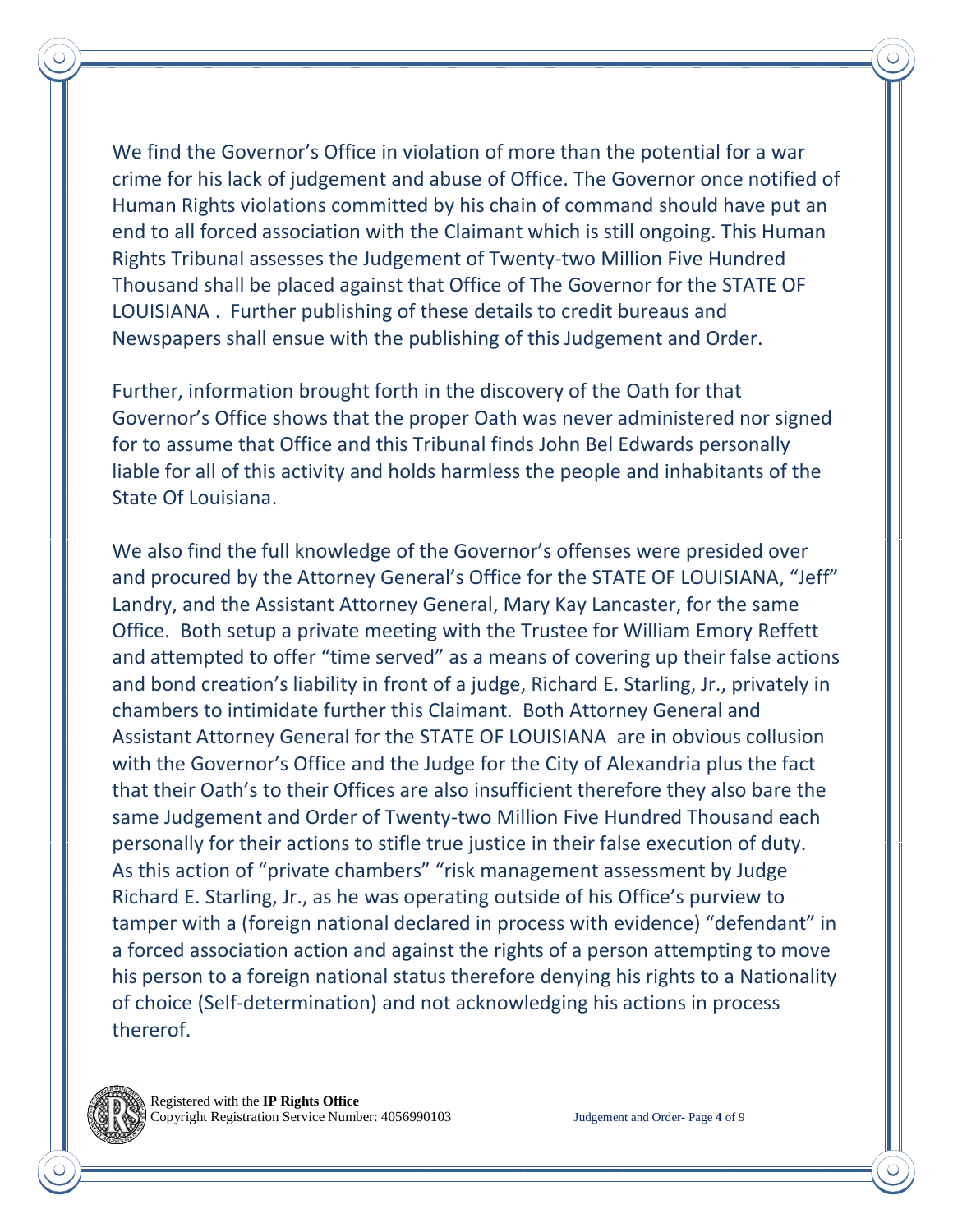Deeshona Gaines operating without a true and valid probable cause in an attempt to ensnare a man, moving along the road or bicycle trail in a peaceful manner as he moved upon his own way, as she used her Office as a public official to man steal, obstruct lawful movement and use her paramilitary office to steal personal items and affects. Further, she attempted to steal private information about the person by demanding a social security number from the Trustee of the Person.

For this action she shall pay Two and one half Million dollars. Her poor judgement and abuse of Office caused a peaceful man, a non-military, non-enemy combatant, non-colonist to be beset upon and gang stalked by an unlawful paramilitary organization funded by misguided commanding officers.

This is a second charge by this Tribunal against the lawless Rapides Parrish Sheriff's Department and Sheriff for assisting with man stealing, trafficking in persons, torture, profiling, stealing of time and energy, theft of private property, attempted murder, forced association, forced detention, and communism. For these offenses the Sheriff's Department and the Sheriff's Office shall bear the fee of Twenty-two Million Five Hundred Thousand each.

Robin L. Hooter for attacking by means of barratry and false documents plus creation of a trafficked person's bonds for the C.R.I.S system shall be liable for slavery and a charge of Twenty-two Million Five Hundred Thousand dollars. For the Officer's of the City of Alexandria, LA. this Tribunal finds the charges of man stealing, bearing false witness, and theft of private property. For these charges their Offices' shall bear the charge of Two and One half Million each.

Further guilt by association are: Secretary of State, R. Kyle Ardoin; Tracy Liotta, Clerk of Court for the City of Alexandria; Matt Dauzat; Warden of the Rapides Parish Detention Center. Each shall bear the cost of Two and One Half Million dollars.

For his previous involvement in these matters and failure to convey details to the Attorney General's office as an Assistant Attorney General, John W. Russell, IV charged for a sum of Two and One Half Million Dollars personally due to not having proper oath in order and failing to respond to this Tribunal's previous charges.

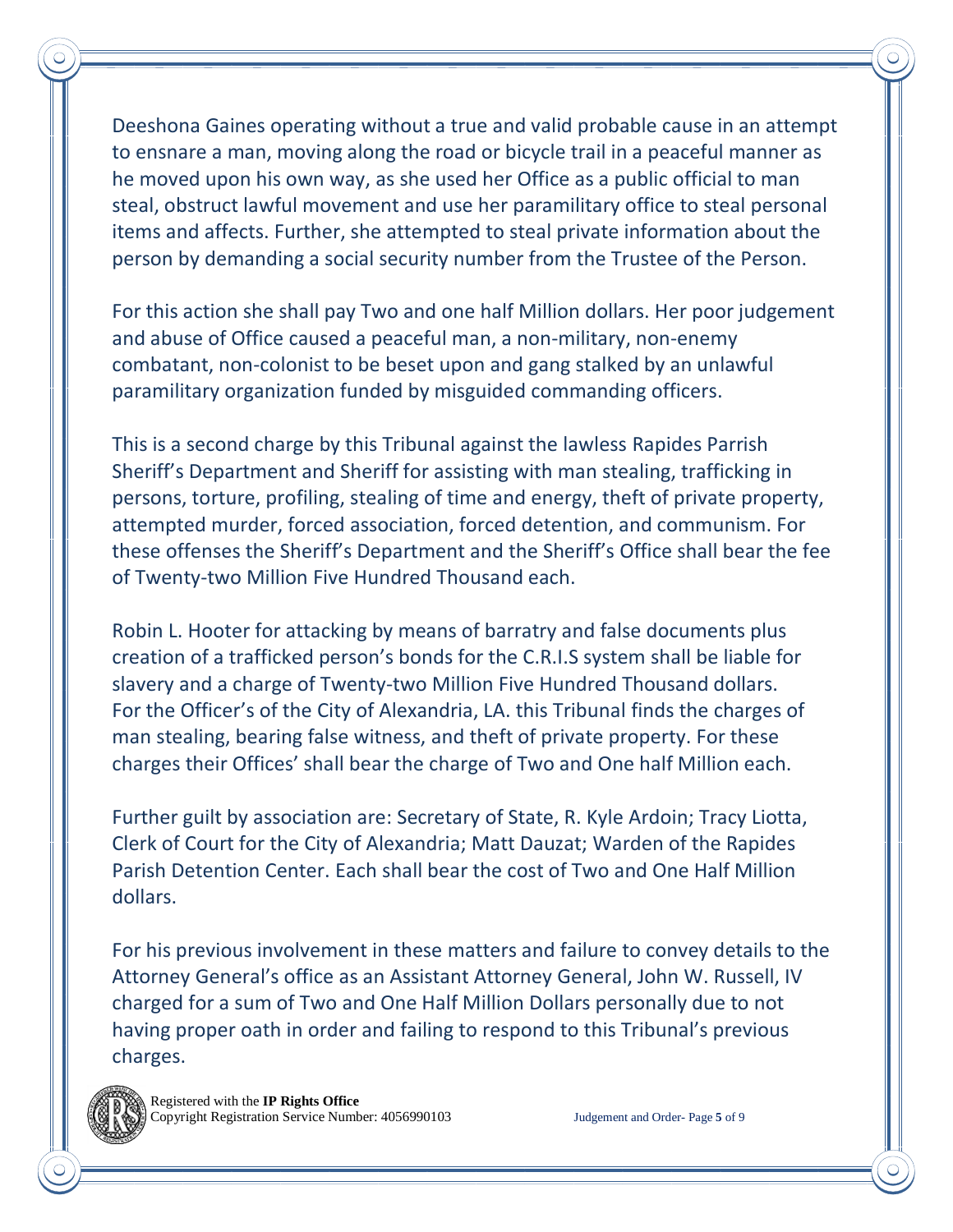

Trent Windsley Sailor-Lead International Notary Kevin Lloyd Lakes-International Notary Peter Adriaan Nikkel-International Notary Signed and Sealed

Found and decided this day, 343<sup>rd</sup> day in the Year of Yahweh 6022 and the Year of Messiah Yahushua 2022: (translated date of February 24<sup>th</sup>, 2021).

### VERIFICATION

I, Kirk E. Jensen, (hereinafter "Clerk") hereby verify that the signatures of these three International Notaries on this Judgment and order, to the best of the Clerks knowledge and belief are authentic.

Kirk E. Jensen, Clerk for the Court



Kink-Edwin

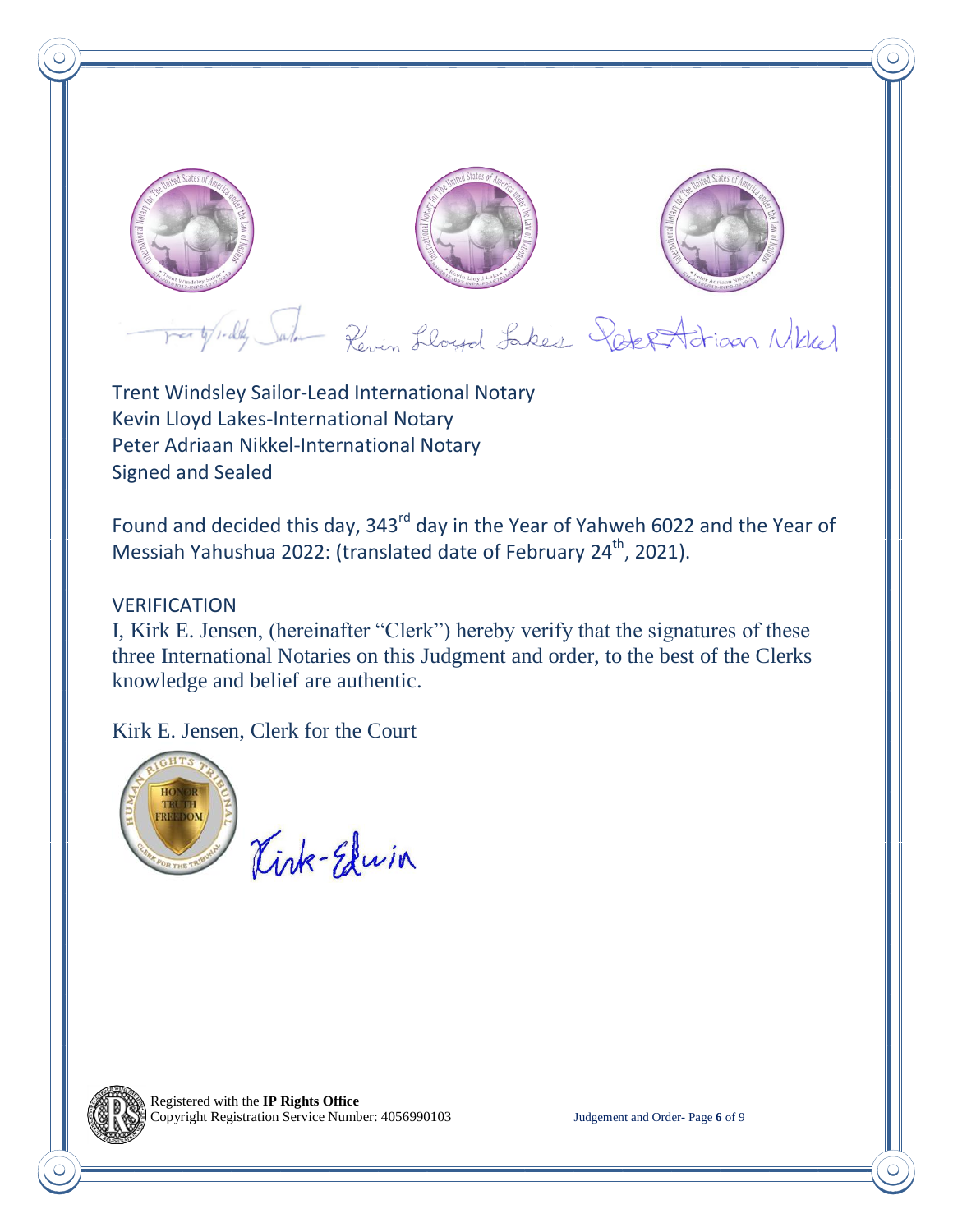## **ORDERS**

For all charged amounts to be paid by Respondents to Claimant upon Claimant's giving of notice of this Judgement and Order said Respondents herein.

For publication of this Judgement and Order herein with newspapers, the International Community as a whole through third party outlets, US District Court Filing and the PACER System and all shall be handled by the National Assembly for the Government of The United States of America National Assembly. The reason and importance of this matter is for everyone everywhere to know of the corruptions within Offices, as identified above, that are currently occupied within the STATE OF LOUISIANA .

# GENERAL ORDER

FURTHER BE IT ORDERED UNDER GENERAL ORDER: that any and all Foreign Monarchs, Governments, incorporated and/or unincorporated Associations, Agencies or agents thereof are hereby ordered to cease and desist any and all interference or disruptive actions towards The United States of America, the Government of The United States of America, American Nationals, the Social Compact Agreement of its Nationals, the power of attorney, its Law form, and freedoms thereto, and

FURTHER BE IT ORDERED, that the Law Department for the Government of The United States of America reserves the right to utilize this Judgment and Order and any and all evidence herewith in any future charges or court actions in this or other court of Law.

FURTHER BE IT ORDERED, that this Judgment and Order be sent to The office of the Treasury for The United States of America, Global Postal Code: NAC: 850H2 MR7C8-0007, The United States of America For the purpose of attaching a

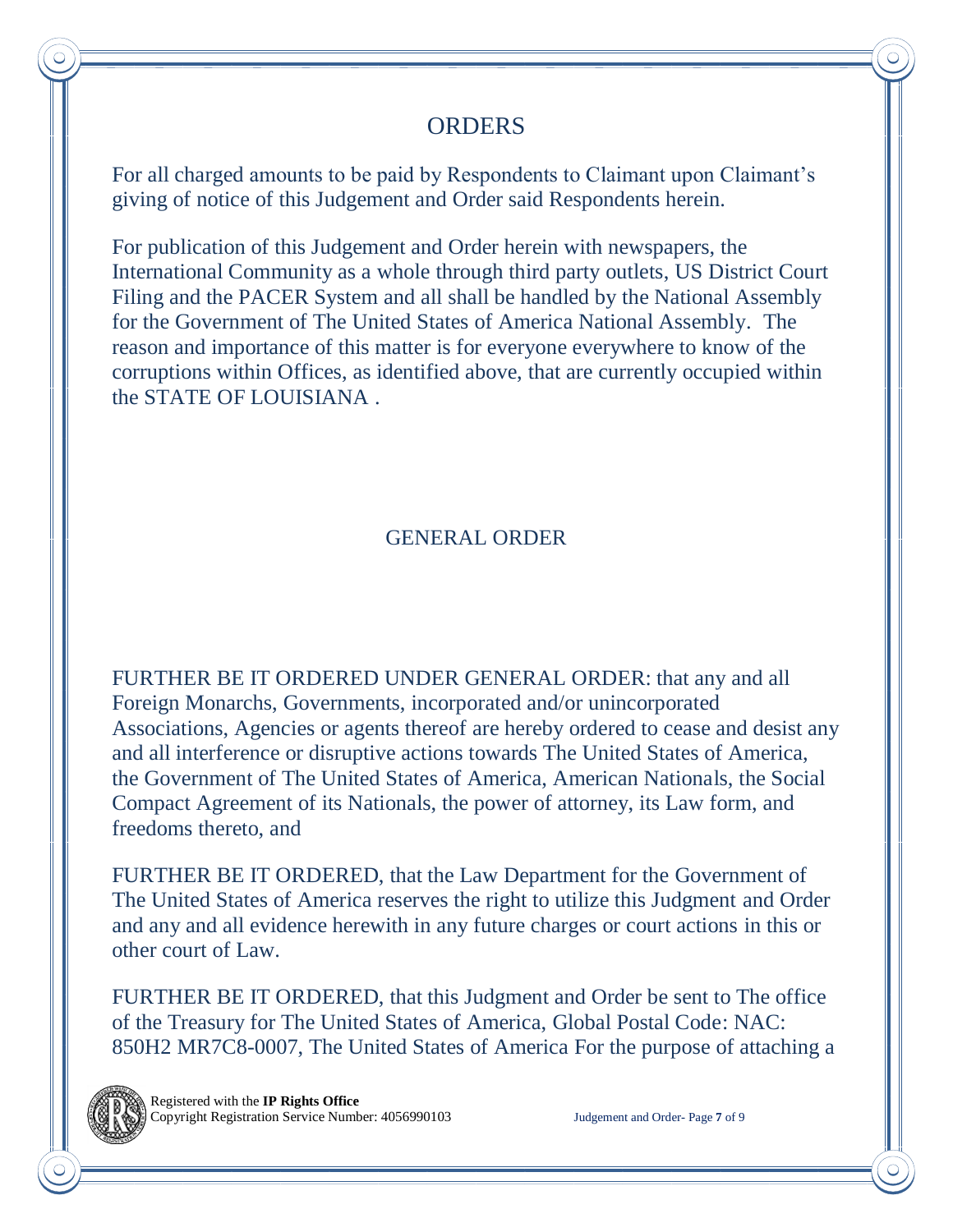fine for the monetary damages associated with Violations of all 30 Articles of the Universal Declaration of Human Rights.

Affirmed and Acknowledged by the Human Rights Tribunal on this 343rd Day in the year of Yahweh 6022 Translation (24th Day of February, 2021)







Forty Publy Jule Revin Lloyd Lakes Redes Adrian Nikler

Trent Windsley Sailor

Kevin Lloyd Lakes

Peter Adriaan Nikkel

## VERIFICATION

I, Kirk E. Jensen, (hereinafter "Clerk") hereby verify that the signatures of these three International Notaries on this Judgment and order, to the best of the Clerks knowledge and belief are authentic.

Kirk E. Jensen, Clerk for the Court



Kink-Elwin



 Registered with the **IP Rights Office** Copyright Registration Service Number: 4056990103 Judgement and Order- Page **8** of 9